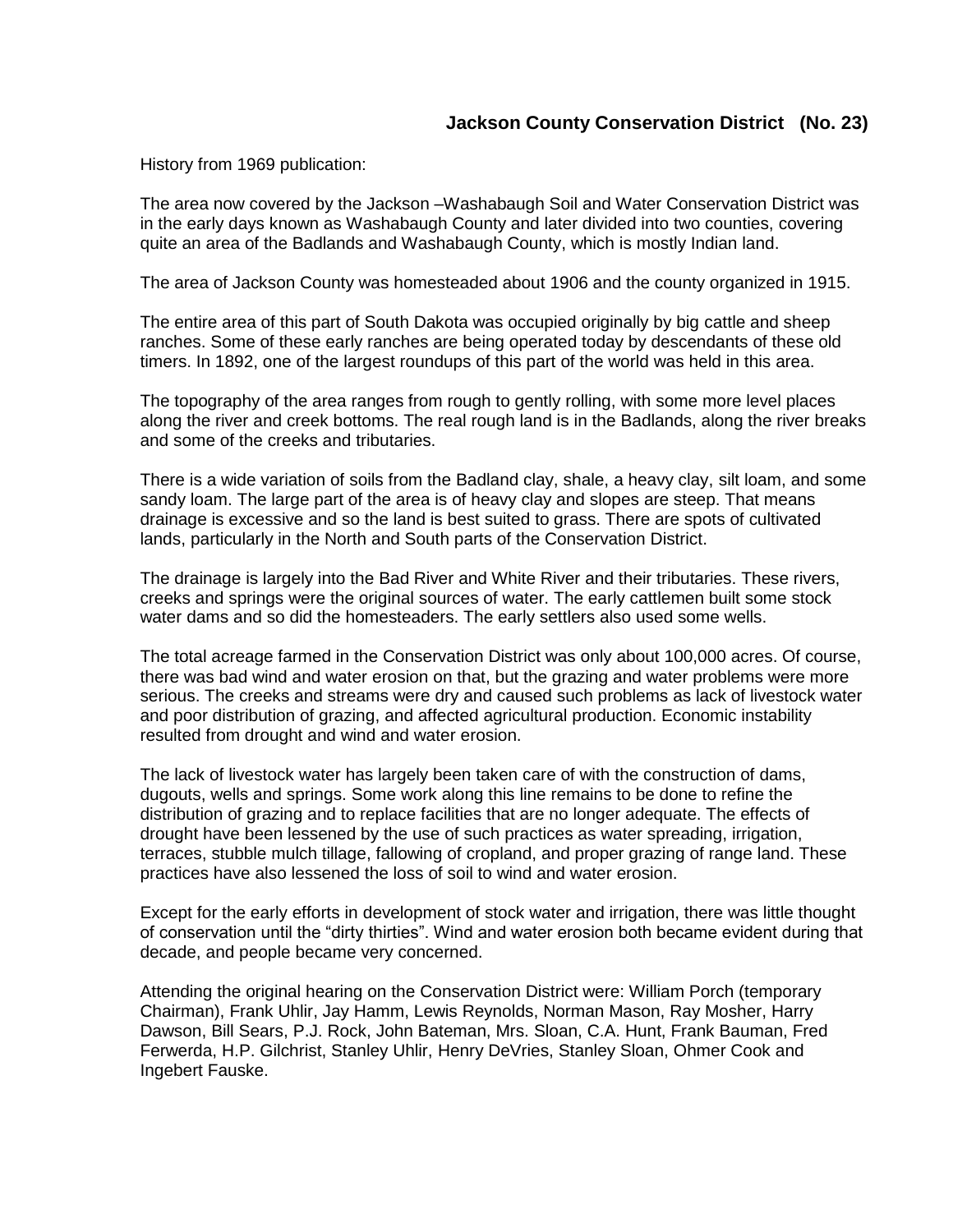The first supervisors were: Henry DeVries, Belvidere; Ohmer Cook, Cottonwood; W.L.Rulon, Interior; Francis Sloan, Kadoka; and John Spinsby, Stanford.

The supervisors spelled out their problems as:

- Lack of livestock water and poor distribution of grazing, resulting in overgrazing and killing out many desirable grasses;
- Wind and water erosion on cropland ruined some of these lands;
- A lack of understanding of how to manage the grass and croplands in a dry area was an important factor contributing to the terrible losses.

They proposed to overcome these problems by using the following methods and practices:

- Construction of dams and dugout for livestock water;
- Dig wells and develop springs for both livestock and home use water supplies.

The first additions to the Conservation District were made in 1943, and by the end of 1945 practically all of the privately owned land had been added to the Conservation District. Three additions were made in 1943 and 16 additions in 1945. All of these additions were made by petition rather than referendum.

When all of the privately owned land had come into the Conservation District, the name was changed to the Jackson-Washabaugh Conservation District.

Others who have served as supervisors are: George Renning, Kadoka; C.A. Seidler, Kadoka; Byron Bradfield, Kadoka; Keith Crew, Interior; Tony Wiedmann, Wanblee; and Albert Amiotte, Interior.

The 1969 supervisors were: Forrest Ireland, Kadoka, Chairman; Leslie Handcock, Longvalley, Vice-Chairman; Byron Bradfield, Kadoka, Secretary; A.J. Gorman, Kadoka, Treasurer; and C.A. Seidler, Kadoka.

Updated information provided in 2012:

The Conservation District and the people of Jackson County have seen and been involved in many changes over the last several decades.

The name change to Jackson County Conservation District was approved in the fall of 1987.

Some of the concerns still being named in the 80's were: Erosion and sediment control, conservation tillage, priority areas & priority practices, State tree program and overgrazing.

The late 80's brought about "Basic and Alternative Plans" under Conservation Compliance. The Jackson County Board of Supervisors at that time felt that a stipulation was needed pertaining to natural or man-made circumstances beyond the operator's control and that the Conservation District Board should have the authority to determine if the producer attempted in good faith to comply with the provisions.

The late 80's/early 90's brought about a lot of producer participation in the Conservation Reserve Program (CRP) under the 1985 Farm Bill provisions. The Conservation District's two Haybuster drills were kept busy being leased to landowners planting their fields to grass along with an increase in acres of trees being planted within the county. The Conservation District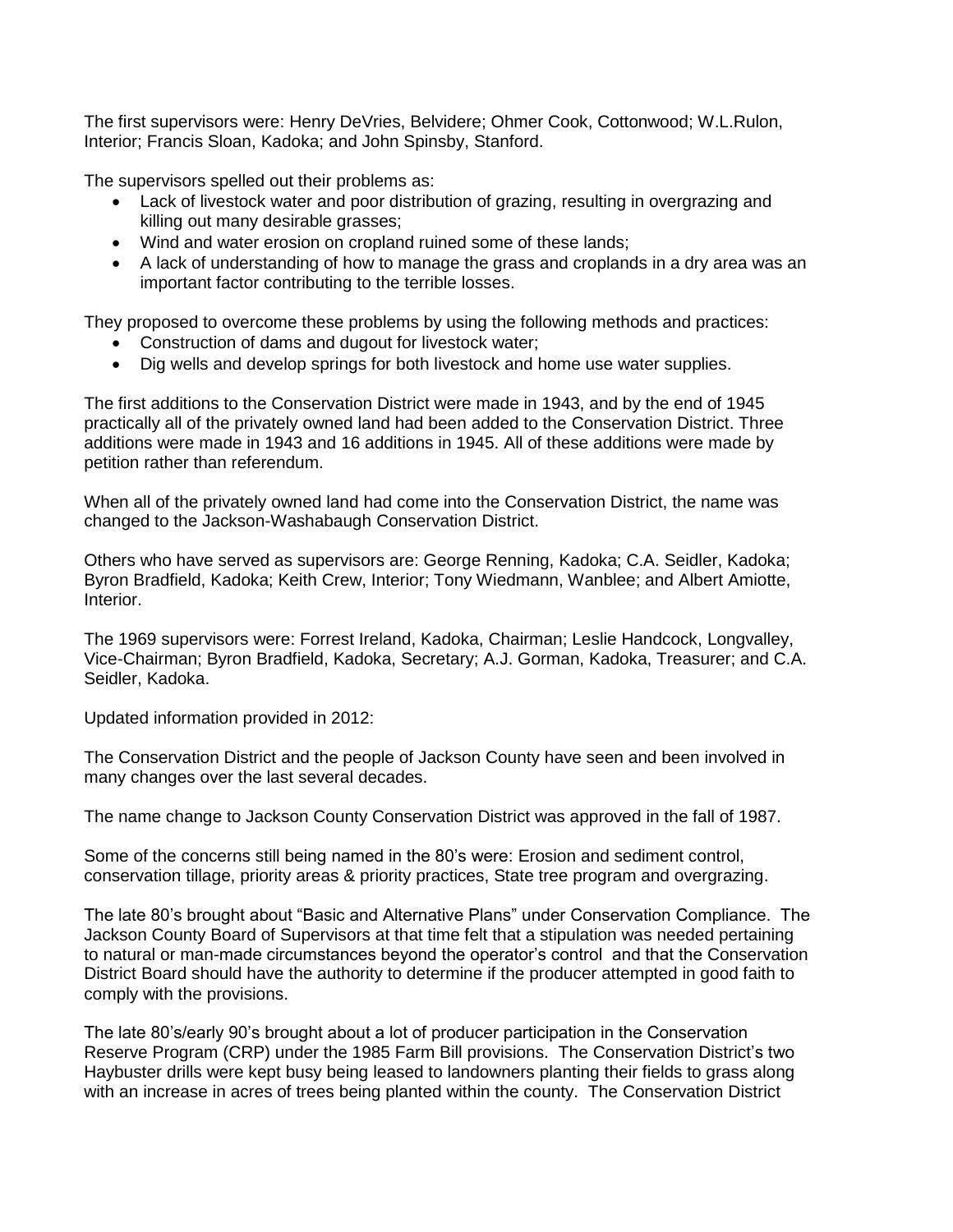has since bought 1 used and 2 no-till drills, which has allowed us to continue our program of renting drills to landowners.

The Conservation District had a maintenance agreement for the Plant Materials Evaluation Site located in Cottonwood. This site was considered one of the poorest of soils in Jackson County and a number of species of trees/shrubs were planted there with tests and annual survival reports being completed. It was also a test site for 2 types of weed barrier fabric along with 3 types of tree tube protectors. This site is no longer being used as a test site.

In the early 90's our Conservation District was the lead sponsor in a partnership with neighboring conservation districts in the implementation of the Upper Bad River Watershed Project. A review board was formed consisting of members from each of the conservation districts along with a coordinator. Water quality issues and excess sediment at the mouth of the Bad River were major issues. One of the goals met under this project was to reduce the sediment.

The Conservation District's fiftieth anniversary was observed in April 1992, by the planting of 50 evergreens (cedar and ponderosa pine) in the Kadoka City Park with the assistance of local  $5<sup>th</sup>$ and  $6<sup>th</sup>$  grade students along with city personnel. Fifty trees were also donated to the Interior Cemetery.

The Board of Supervisors adopted a resolution in July of 1992, opposing demolition by explosives of the Minuteman II Missile Systems and supported the inclusion of landowners in the decision process in the deactivation of the sites.

The State owned nursery was not doing well financially and there were talks of it being sold or abandoned. A task force was formed to try to save the nursery as it was the main source of supply for the conservation districts in their tree planting programs. There was a proposal of a cooperative being formed with shares being sold. Conservation districts were offered a onetime membership fee of \$250.00 with the stipulation that 75% of their stock would be order annually from the nursery. Gene Williams, Jackson County Conservation Board member, became the first President of the Big Sioux Nursery and this nursery is still our main supplier of trees today.

The Conservation District's tree program has always been their main source of revenue. Weed barrier fabric was introduced and became a new service under our tree program, greatly improving the survival rate of our plantings in addition to helping with the weed control. We then added the service of hand planting replacement trees in sites with or without weed barrier. With conservation districts planting fewer trees today, the nursery had to be innovative in their sales and today offers a variety of native/perennial plants and grasses along with potted stock and larger tree stock. This has also improved our sales revenue as we are able to offer this new stock to members of our community.

We have partnered many years with the U.S Fish and Wildlife Service in being able to offer cost-share in the repair of and/or building of new dams in Jackson County. Other partners who have joined in on this to allow for a cost of about 30% to landowners are SD Game, Fish and Parks, Ducks Unlimited and the SD Department of Agriculture/Division of Conservation & Forestry. We have also partnered with neighboring conservation districts in this venture.

We continue to work with the Natural Resources Conservation Service in providing technical and educational information and support to landowners within Jackson County. Information